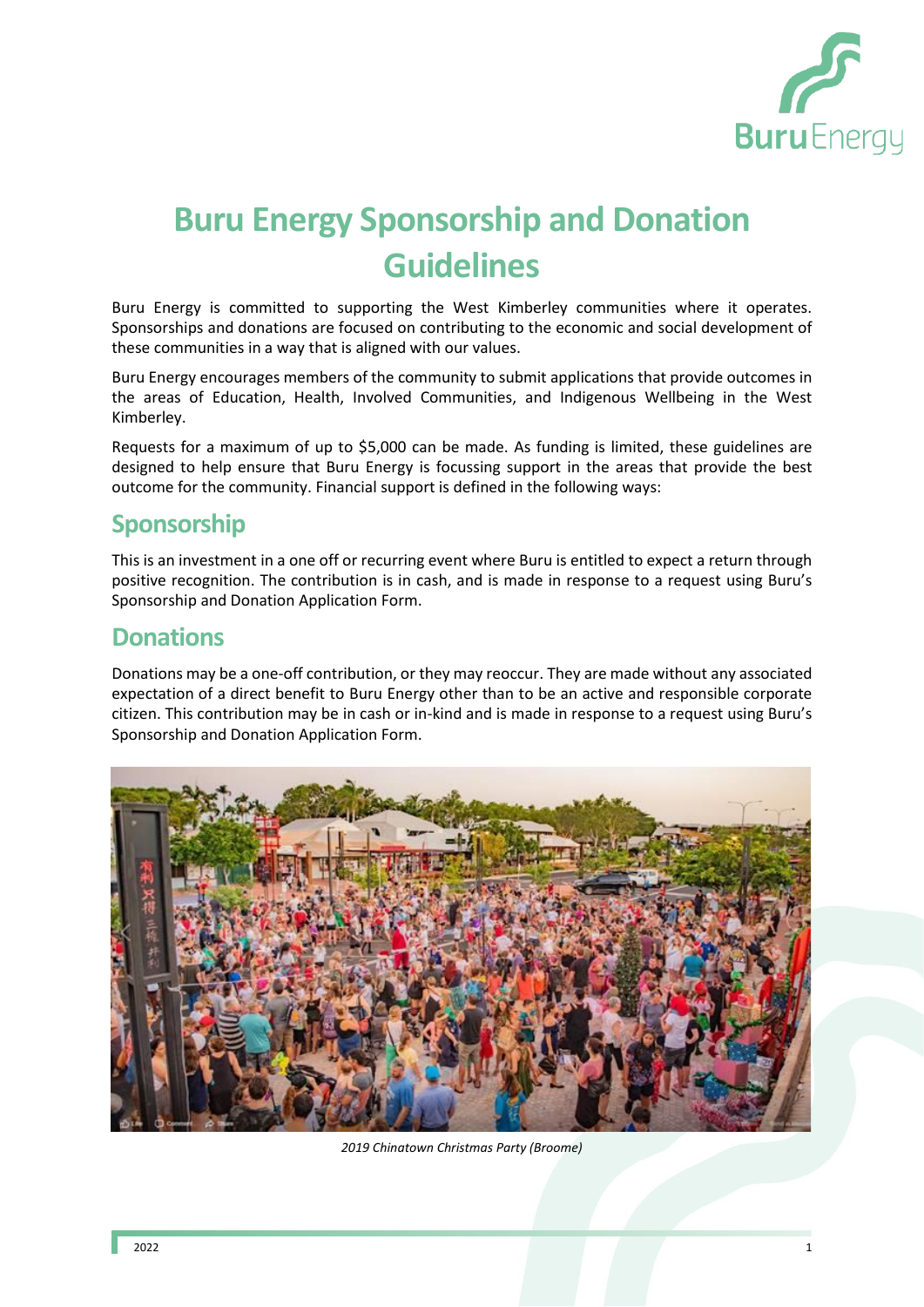### **Priority Focus Areas**

At Buru Energy we are keen to support projects and events that produce positive outcomes in the following priority areas within the West Kimberley:

#### **Education**

Seeks to improve academic attainment, retention rates and educational outcomes in both primary and secondary schools in the West Kimberley, as well as providing improved employment, training, and participation opportunities for these communities.

#### **Health**

Seeks to encourage and promote healthy lifestyles in the West Kimberley that will have long term positive impacts on the health and wellbeing of the community.

# **Involved Communities**

Seeks to encourage the creation of a safe, vibrant and sustainable community through the delivery of projects and events that incorporate community participation.

# **Indigenous Wellbeing**

Seeks to improve the wellbeing of the West Kimberley's Indigenous Communities by increasing Indigenous participation and capacity in the areas of education, health, and employment.



*Kimberley Art Prize - Derby*



*Kimberley Girl*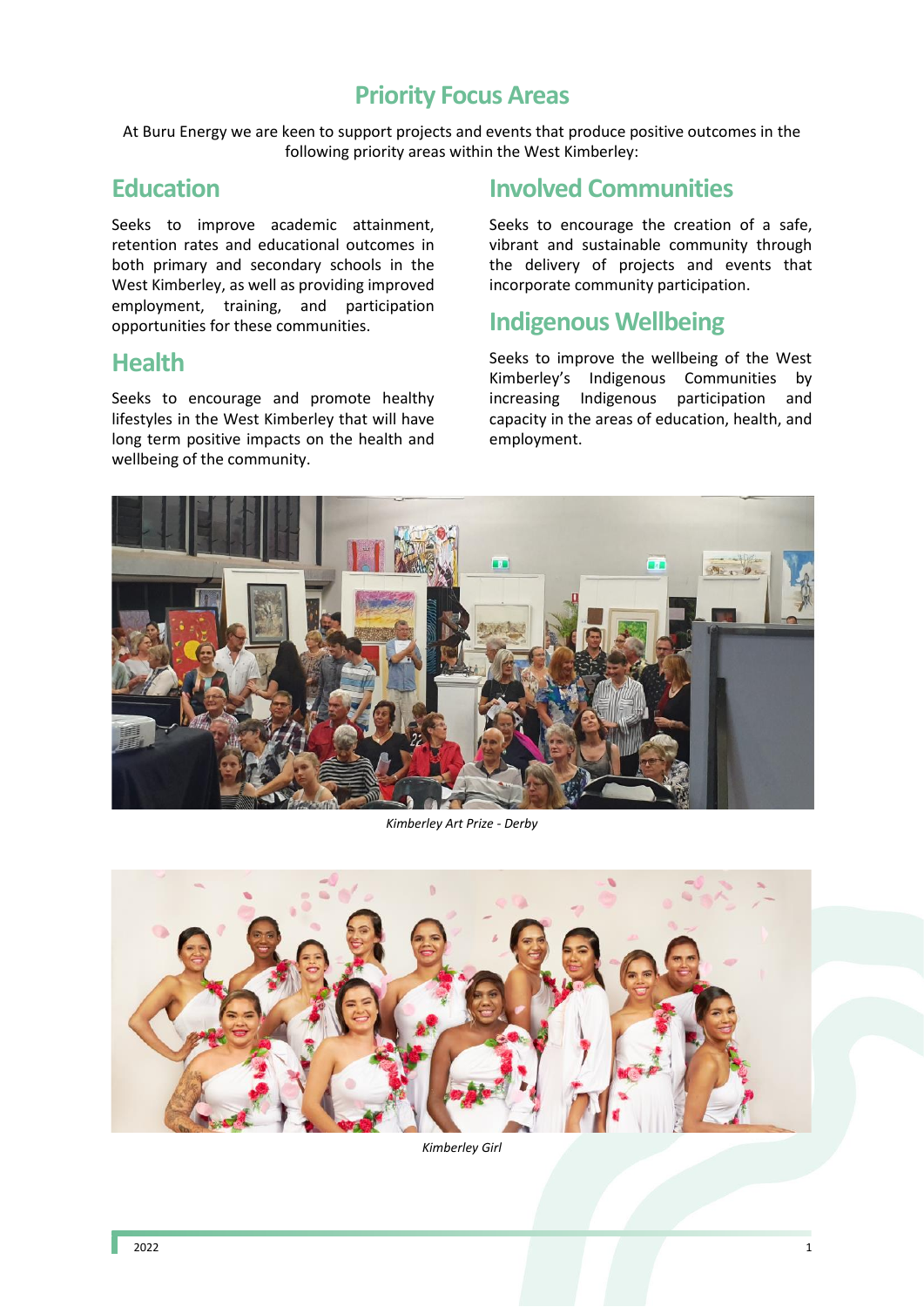# **SELECTION CRITERIA**

All requests for sponsorship will be reviewed and assessed by Buru Energy against the criteria set out in these guidelines.

# **Eligibility**

We can accept applications from organisations based in the West Kimberley that are:

- Incorporated, not for profit organisations/institutions
- Not for profit educational institutions (eg universities, schools, TAFE colleges)
- Local government authorities
- Not for profit bodies that are not incorporated, provided they apply under the banner of an incorporated organisation that agrees to administer the funds on their behalf (auspicing body)
- Private entities organising noncommercial events with a community benefit

We will conduct appropriate due diligence on all recipient organizations and their respective project.

Buru will not provide funding for:

- commercial purposes
- proposals benefiting only one individual
- hazardous or dangerous activities
- funding for membership of organisations
- general fundraising appeals
- for religious organisations for religious purposes
- activities that involve paying a third party
- activities requiring ongoing operating funds or create financial dependency on Buru Energy
- activities that confer an exclusive benefit to a family member or associated person of a Buru Energy employee or contractor
- organisations engaging in political activities



Applications will be assessed on your ability to demonstrate:

- that your group or organisation is a community stakeholder
- that the project or event delivers a broad community benefit
- your organisational capacity and proven track record of managing funds and projects/events
- your organisation or project's ability to continue to benefit the community beyond the funding period
- opportunities for community and Buru Energy employee engagement and participation
- opportunities for exposure and/or recognition for Buru Energy

Applications do not have to meet all the above criteria, however those that do will be favourably considered.